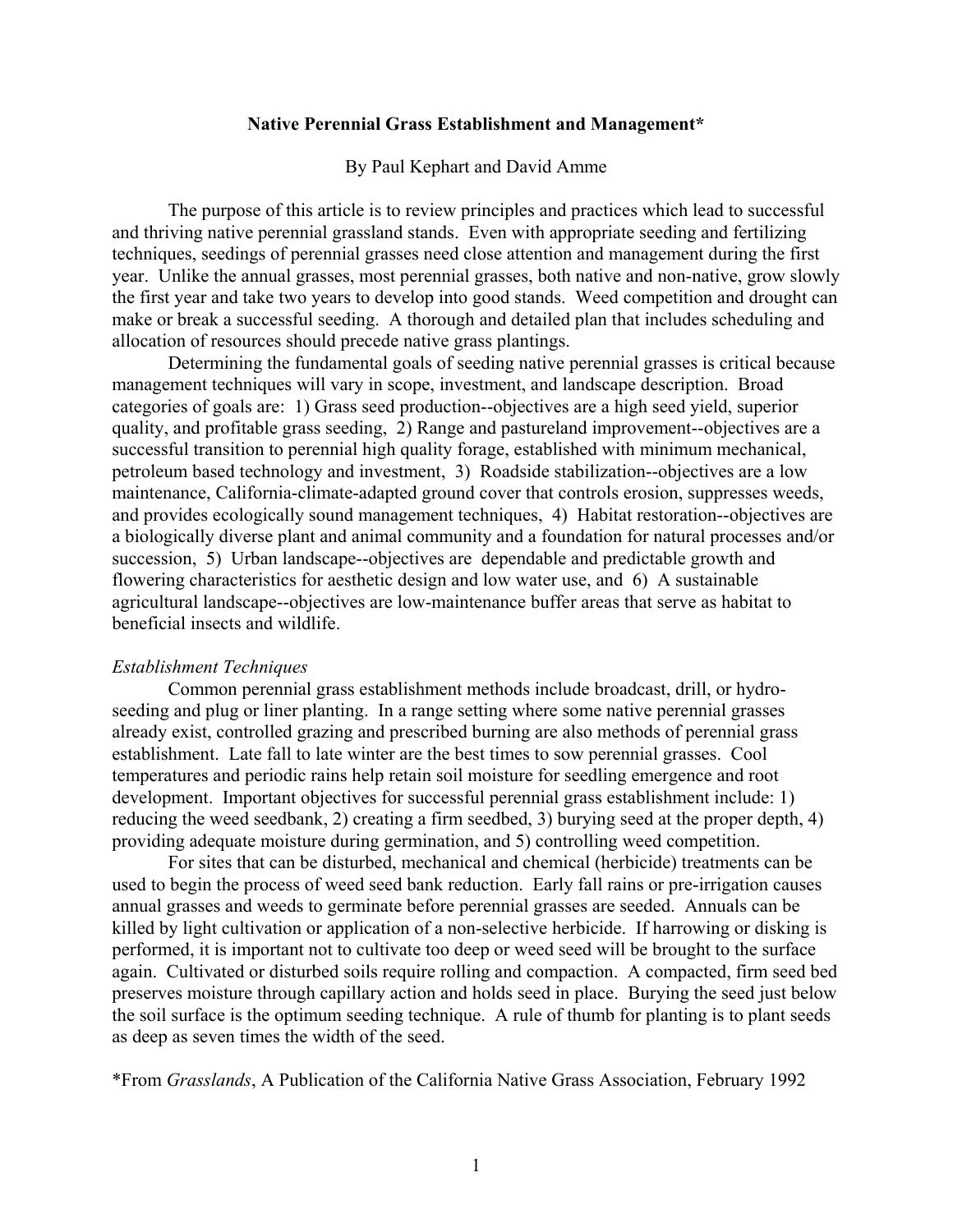Broadleaf herbicide treatments help establish perennial grasses and can play an important role in managing grass stands. Wicking or spot spraying are examples of specific plant applications. There is an arsenal of herbicides that kill annual grasses, broadleaf forbs, and specific plants. Certain chemicals will kill annual grasses without damaging established perennials. It is important to check with the local farm advisor or herbicide specialist for specific product information before deciding how to use the herbicides or whether or not herbicides are necessary to reach the landscape goal.

 Where herbicides and soil disturbance techniques are not possible, higher seed rates and multi-species seed mixes have proven successful. This is best accomplished by using range or native grass seed drills. These drills plant seed just below the surface without soil tillage. Mechanical broadcast seeding with harrowing (lightly scratching the soil surface) is also successful, especially with complex seed mixes. However it is important to note that follow-up management either with mowing equipment or grazing animals is essential for controlling weed competition to insure perennial grass establishment when resident weeds cannot be controlled.

 In addition to broadcast seeding and drill seeding, hydro-seeding and covering the site with native straw mulches are successful seeding methods especially on steep slopes and road banks where the erosion potential is great. Native grass hay that has been flailed contains as much as two pounds of seed per 100 pound bale. Crimping this hay into banks or covering the hay with netting reduces erosion and suppresses broadleaf weeds.

 Adequate irrigation or rain during early germination is important to prevent crusting of the soil surface. This is often the case with disturbed or cultivated soils. One technique employed to break crusting is a light ring rolling or harrowing prior to seedling emergence. On rangeland and non-cultivated sites, livestock impact simulates mechanical cultivation and aids perennial grass establishment. Excited animals disturb the soil surface and their hooves compress broadcasted seed into impressions where moisture collects. Native grass hay and seed supplement seed mixes can make four legged range improvers out of livestock.

 Container planting either with grown plugs (liners) or dug rhizomes are effective in establishing native perennial grasses. However, the cost for plugs and rhizomes is much higher than seed. Depending upon the species grown, type of plug, and numbers of plugs grown, the cost can vary from 7 to 75 cents each. Plug and rhizome planting are often the best methods of introducing native perennial grasses for steep slopes, buffer strips, and small critical areas. Plug planting is especially applicable in urban landscape settings. Planting plugs of rhizomatous native grasses such as creeping wildrye (*Leymus triticoides*) can often pass cost/benefit analysis where the spacing of plugs are over two feet apart and a closed stand is achieved the following year.

 The use of fertilizers and their rates depends on soil type and fertility, species response, and performance goals. Soil testing should always precede a native perennial grass seeding. The goals and choice of the perennials to be seeded also has important bearing on the use of fertilizers. The faster growing native perennial grasses such as California brome (*Bromus carinatus*), meadow barley (*Hordeum brachyantherum*), blue wildrye (*Elymus glaucus*), and slender wheatgrass (*E. trachycaulus*) respond favorably to added fertilizer during the establishment phase. Slower growing native perennial grasses such as needlegrass and creeping wildrye show little improved response to fertilizer during the establishment phase. In low-input rangeland settings where annual grasses and weeds are dominant, fertilization during the establishment phase is clearly counterproductive. Nitrogen fertilizers stimulate the faster growing annual grasses and weeds, out-competing the slower growing perennials. Second year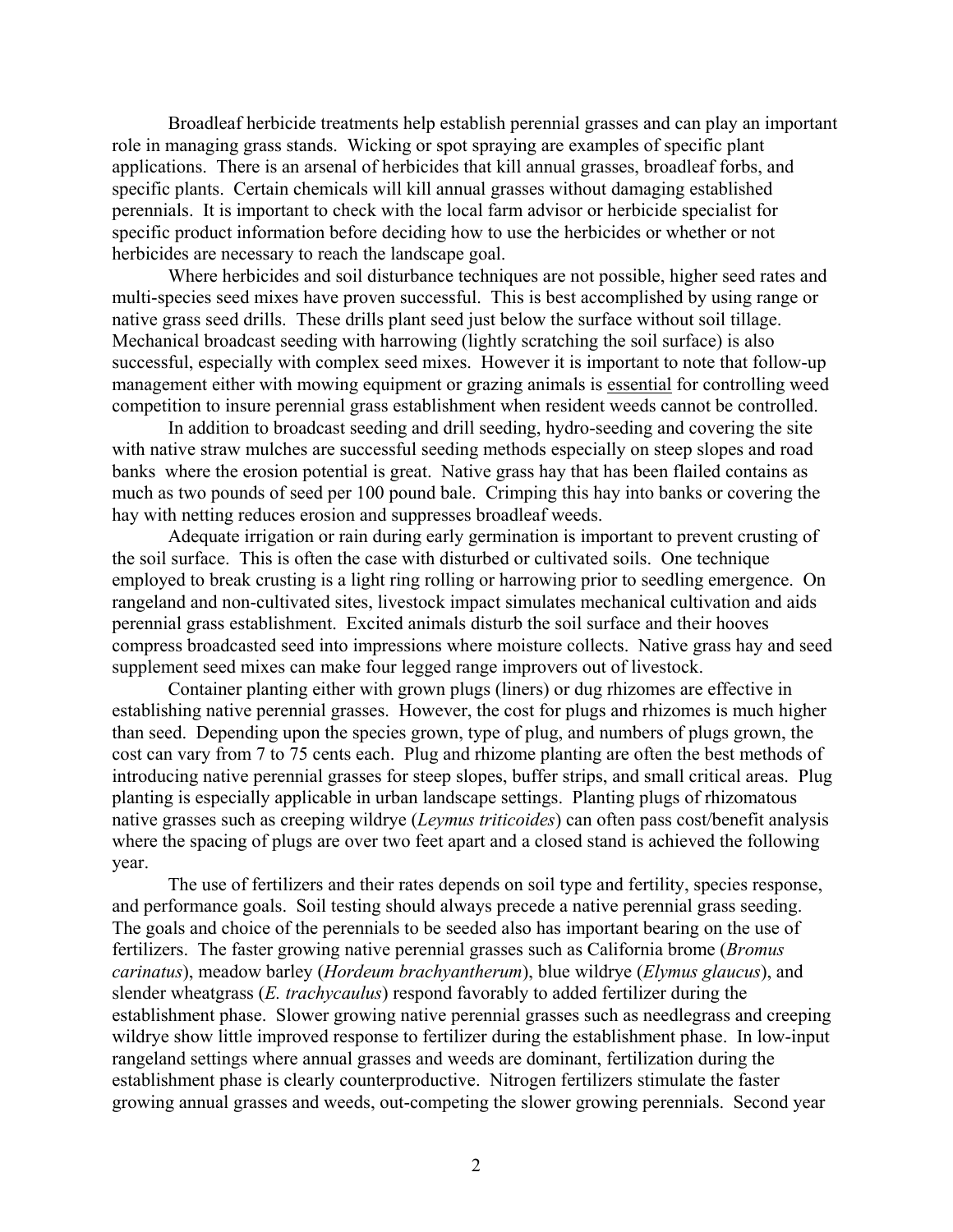fertilization programs are more beneficial in this situation because the perennial grasses are wellestablished and are able to utilize nutrients more efficiently. In an agricultural or irrigated pasture setting where the annual grasses and weeds can be more closely controlled, fertilizers are effective during the establishment period.

## *Management*

 Follow-up management of a seeded site is just as important (if not more important) to a successful perennial grass stand as is the careful attention paid to the actual seeding operation. The most important objective for a first year management program is to favor perennial plant cover over annual grasses and weeds. Carefully timed mowing, planned grazing, prescribed burns, or a combination of these management practices is needed to achieve this objective. Annual grasses and weeds grow faster and reach reproductive maturity earlier than native perennial grasses. Precise timing of mowing events will alter the balance of reproductive success between the annuals and perennials. The timing, height, and frequency of a mowing schedule are designed to reduce direct competition from annual grasses and weeds and to stimulate tillering and root growth. The mowing season and frequency should be adapted to plant size and growth rates. Close mowing with the removal of residue (clippings) in the early spring greatly favors perennial grass establishment and prolonged vigor. This reduces future production of annual grass seed in the soil seed bank, reduces direct competition of annuals, increases available moisture in surrounding soil for perennials and stimulates tiller production, and provides maximum sunlight for the slower growing perennials.

 Two or three mowings are needed during the first year after initial seeding. The most important mowing is the early spring mowing. Depending on the amount of rainfall and the wet season temperatures this is usually accomplished near the end of March. Late spring/early summer mowing usually results in the gradual expansion of noxious biennial weeds such as yellow star thistle. By the middle of June the perennial grasses should be allowed to dry out and go dormant. A fall mowing enhances perennial grass regrowth and provides light and space for emerging seedlings as well as reducing the potential fire hazard.

 Grazing can be an important restoration tool for establishing and maintaining native perennial grass stands. When planning grazing frequency and intensity it is important to allow the the native perennial grasses adequate time to recover after the grazing event. Overgrazing (chronic and severe defoliation) occurs when livestock stay in a pasture too long or return to a pasture too soon. The most severely stressed native perennial grass should be targeted for close monitoring to determine the grazing plan. The rest periods of the pastures determines the grazing period. The more pasture units the better. Planned grazing reduces annual grass seed production and direct competition by annual grasses. Grazing favors perennials by improving soil moisture and mineral availability and by increasing light at the plant base which stimulates basal bud growth. Planned grazing allows the native perennial grasses to produce seed and aids in seed dispersal and planting. Temporary electric fences are indispensable for controlling livestock movement and degree of utilization. Planned grazing requires water and fence development but most importantly successful grazing requires dedicated managers who put extra time and money into managing livestock in an ecological and sustainable manner.

 Prescribed burning promotes the spread of native perennial grasses. Fire reduces the cover and vigor of annual grasses and weeds, recycles nutrients and minerals retained in aboveground biomass, provides the optimum seed bed and conditions for perennial grass seedling establishment and renews old decadent bunchgrasses. Long-lived perennial grasses